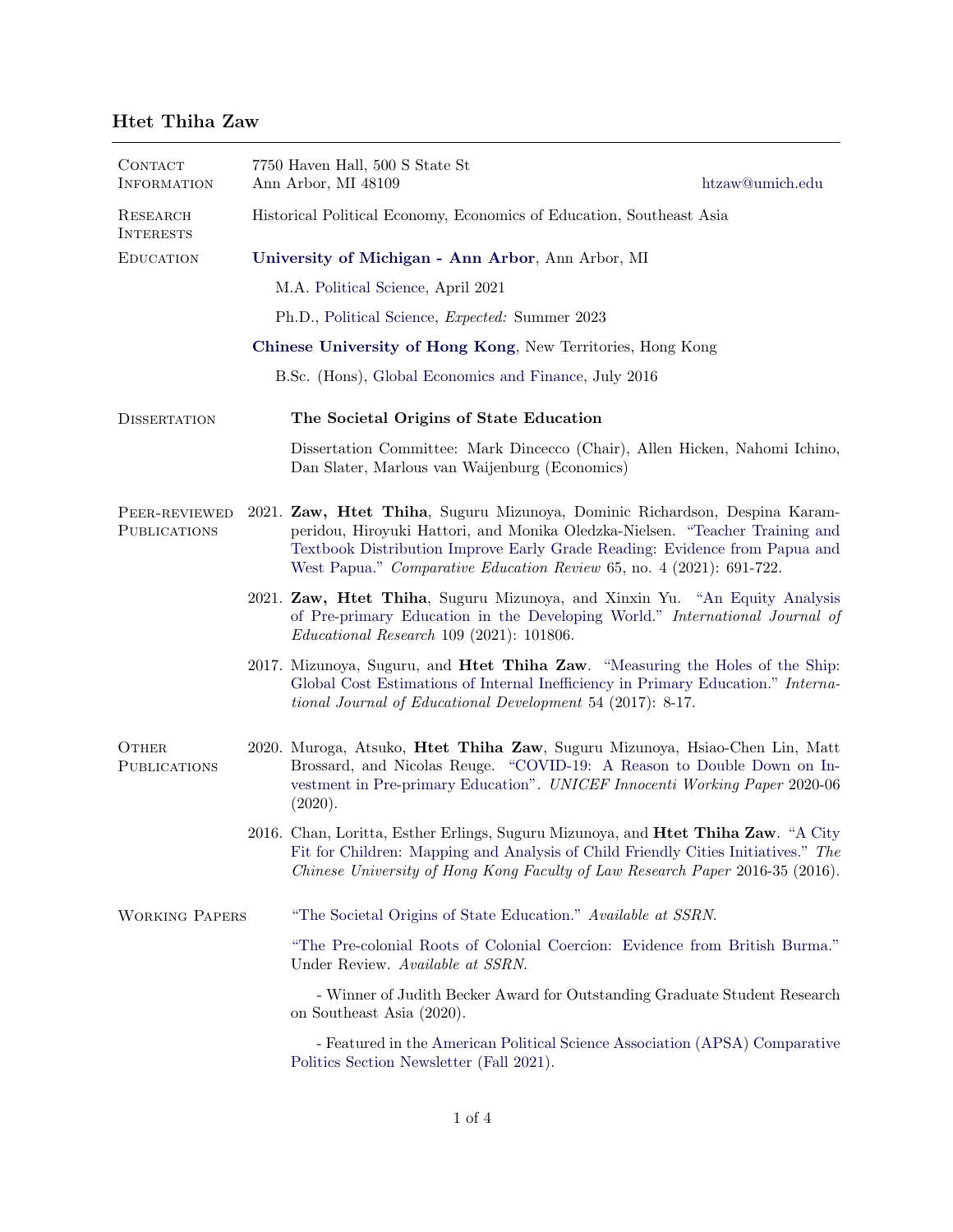| WORK IN<br>PROGRESS           | "Repression in Time: Learning from Troop Movements of British Empire, 1890-<br>1936."                                                                                                                                                                                                                                                                                                                                                        |             |  |  |  |  |
|-------------------------------|----------------------------------------------------------------------------------------------------------------------------------------------------------------------------------------------------------------------------------------------------------------------------------------------------------------------------------------------------------------------------------------------------------------------------------------------|-------------|--|--|--|--|
|                               | "Institutional Change after Franchise Expansion: Evidence from British India,<br>1916-1940." (with Mitchell Bosley)                                                                                                                                                                                                                                                                                                                          |             |  |  |  |  |
|                               | "Wasting Away in Education: Estimates for Educational Inefficiency in Primary<br>and Lower Secondary Education, 2002-17." (with Suguru Mizunoya and Erika<br>Tsuruyama)                                                                                                                                                                                                                                                                      |             |  |  |  |  |
| ORIGINAL DATA                 | "Pre-colonial Origins of Colonial State Formation: Evidence from British Burma."<br>Ann Arbor, MI: Inter-university Consortium for Political and Social Research<br>[distributor], $2020-12-19$ .                                                                                                                                                                                                                                            |             |  |  |  |  |
|                               | "Repression in Time: Learning from Troop Movements of British Empire, 1890-<br>1936." Ann Arbor, MI: Inter-university Consortium for Political and Social Re-<br>search [distributor], 2020-11-20.                                                                                                                                                                                                                                           |             |  |  |  |  |
| INSTRUCTOR                    | <b>University of Michigan</b>                                                                                                                                                                                                                                                                                                                                                                                                                |             |  |  |  |  |
|                               | Seminar on Comparative Politics                                                                                                                                                                                                                                                                                                                                                                                                              | Fall 2021   |  |  |  |  |
|                               | $\bullet\,$ (Not-for-credit course for Burmese undergraduate students in political science due<br>to the disruptions in education after 2021 Burmese coup d'état.)                                                                                                                                                                                                                                                                           |             |  |  |  |  |
|                               | POLSCI 993 - Graduate Student Instructor (GSI) Training                                                                                                                                                                                                                                                                                                                                                                                      | Fall 2021   |  |  |  |  |
|                               | • Faculty Coordinator: Mark Dincecco                                                                                                                                                                                                                                                                                                                                                                                                         |             |  |  |  |  |
|                               | POLSCI 389 - Historical Political Economy                                                                                                                                                                                                                                                                                                                                                                                                    | Summer 2021 |  |  |  |  |
|                               | • (Self-designed course)                                                                                                                                                                                                                                                                                                                                                                                                                     |             |  |  |  |  |
| <b>TEACHING</b><br>ASSISTANCE | <b>University of Michigan</b>                                                                                                                                                                                                                                                                                                                                                                                                                |             |  |  |  |  |
|                               | POLSCI 993 - Preparing for a Career in Political Science                                                                                                                                                                                                                                                                                                                                                                                     | Winter 2022 |  |  |  |  |
|                               | • Faculty Coordinator: Mark Dincecco                                                                                                                                                                                                                                                                                                                                                                                                         |             |  |  |  |  |
|                               | POLSCI 389 - Stability of American Democracy                                                                                                                                                                                                                                                                                                                                                                                                 | Winter 2020 |  |  |  |  |
|                               | • Instructor: Robert Mickey                                                                                                                                                                                                                                                                                                                                                                                                                  |             |  |  |  |  |
|                               | POLSCI 490 - Game Theory                                                                                                                                                                                                                                                                                                                                                                                                                     | Winter 2019 |  |  |  |  |
|                               | • Instructor: Mark Dincecco                                                                                                                                                                                                                                                                                                                                                                                                                  |             |  |  |  |  |
|                               | INTLSTD 301 - Political Economy of Development Fall 2018, Fall 2019, Fall 2020                                                                                                                                                                                                                                                                                                                                                               |             |  |  |  |  |
|                               | • Instructor: Mark Dincecco                                                                                                                                                                                                                                                                                                                                                                                                                  |             |  |  |  |  |
| HONORS AND<br><b>AWARDS</b>   | University of Michigan - Ann Arbor<br>• Rackham Predoctoral Fellowship, 2022 (US\$ 34,794)<br>• WCED Graduate Student Research Grant (with Mitchell Bosley), 2021 (US\$ 4,000)<br>• Rackham International Research Award, $2021$ (US\$ 6,000)<br>• Rackham Graduate Student Research Grant, 2020 (US\$ 4,500)<br>• WCED Graduate Student Research Grant, $2019$ (US\$ 2,000)<br>• Weiser Emerging Democracies Fellowship, 2017 (US\$ 18,000) |             |  |  |  |  |
|                               |                                                                                                                                                                                                                                                                                                                                                                                                                                              |             |  |  |  |  |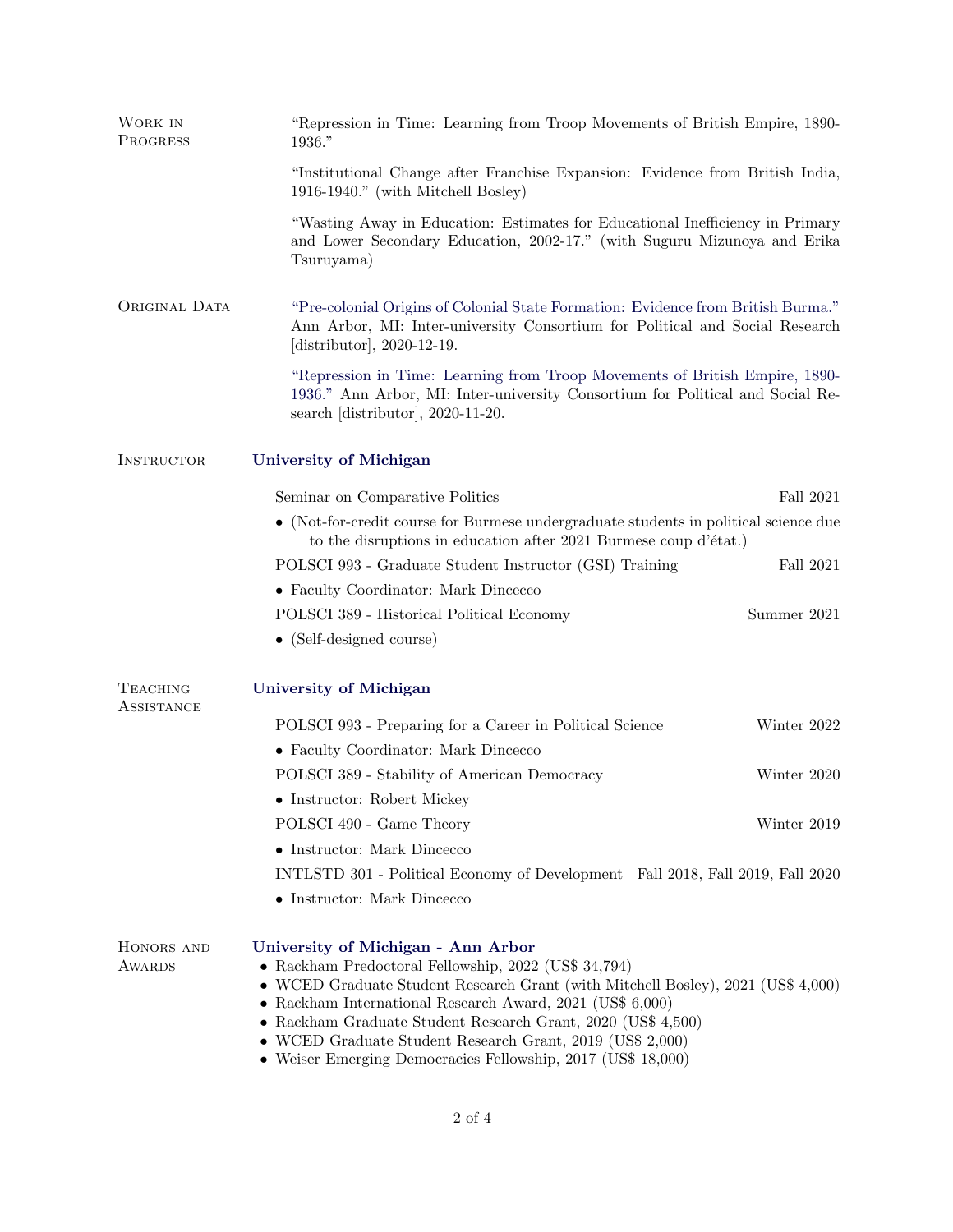## [University of British Columbia](https://www.ubc.ca/)

• UBC Myanmar Research Fellowship, 2021 (US\$ 2,000)

## [Southeast Asia Research Group](https://www.ubc.ca/)

• SEAREG Pre-Dissertation Fellowship, 2020 (US\$ 4,000)

| <b>CONFERENCE</b><br><b>PRESENTATIONS</b> | "The Societal Origins of State Education."<br>2022. Midwest Workshop in Empirical Political Science (Virtual)<br>2022. Economic History Society (Virtual)<br>2021. Canadian Council of Southeast Asian Studies (Virtual)<br>2021. Virtual Historical Political Economy Workshop (Virtual)<br>2021. American Political Science Association (Seattle)<br>2021. Midwest Political Science Association (Virtual)<br>"Pre-colonial Origins of Colonial Coercion: Evidence from British Burma."<br>2021. Virtual Historical Political Economy Workshop (Virtual)<br>2019. Society for Institutional & Organizational Economics (Stockholm) |                                                                                                                                                |                                                                                   |  |  |  |
|-------------------------------------------|--------------------------------------------------------------------------------------------------------------------------------------------------------------------------------------------------------------------------------------------------------------------------------------------------------------------------------------------------------------------------------------------------------------------------------------------------------------------------------------------------------------------------------------------------------------------------------------------------------------------------------------|------------------------------------------------------------------------------------------------------------------------------------------------|-----------------------------------------------------------------------------------|--|--|--|
|                                           |                                                                                                                                                                                                                                                                                                                                                                                                                                                                                                                                                                                                                                      |                                                                                                                                                |                                                                                   |  |  |  |
|                                           | 2019. Politics and Historical Legacies Conference (Ann Arbor)<br>"Measuring the Holes of the Ship: Global Cost Estimations of Internal Inefficiency<br>in Primary Education."                                                                                                                                                                                                                                                                                                                                                                                                                                                        |                                                                                                                                                |                                                                                   |  |  |  |
|                                           | 2014. Japan Society for International Development (JASID) (Chiba, Japan)                                                                                                                                                                                                                                                                                                                                                                                                                                                                                                                                                             |                                                                                                                                                |                                                                                   |  |  |  |
| <b>INVITED TALKS</b>                      | 2021. "Burma in the Context of Global Uprising against Militarized Violence" (Speaker<br>at Virtual Panel)                                                                                                                                                                                                                                                                                                                                                                                                                                                                                                                           |                                                                                                                                                |                                                                                   |  |  |  |
|                                           | 2021. "The Political Crisis in Myanmar: Nuanced Perspectives on the Nation's Past,<br>Present & Future" (Speaker at Virtual Panel)                                                                                                                                                                                                                                                                                                                                                                                                                                                                                                   |                                                                                                                                                |                                                                                   |  |  |  |
| SERVICE                                   |                                                                                                                                                                                                                                                                                                                                                                                                                                                                                                                                                                                                                                      | Coordinator, Exploring Historical Legacies and Memories<br>Coordinator, Political Economy Workshop<br>Coordinator, Conflict and Peace Workshop | Fall $2020 -$ Winter $2021$<br>Fall 2019 - Winter 2020<br>Fall 2018 - Winter 2019 |  |  |  |
| <b>REVIEWER</b>                           | Comparative Education Review                                                                                                                                                                                                                                                                                                                                                                                                                                                                                                                                                                                                         |                                                                                                                                                |                                                                                   |  |  |  |
| <b>OTHER SKILLS</b>                       | Language:<br>Software:                                                                                                                                                                                                                                                                                                                                                                                                                                                                                                                                                                                                               | Burmese (native), English (fluent)<br>French (intermediate), Standard Chinese (intermediate)<br>R, Stata, ArcGIS, QGIS                         |                                                                                   |  |  |  |
| FIELDWORK<br>EXPERIENCE                   | November 2021 - January 2022: British Library (London, UK)                                                                                                                                                                                                                                                                                                                                                                                                                                                                                                                                                                           |                                                                                                                                                |                                                                                   |  |  |  |